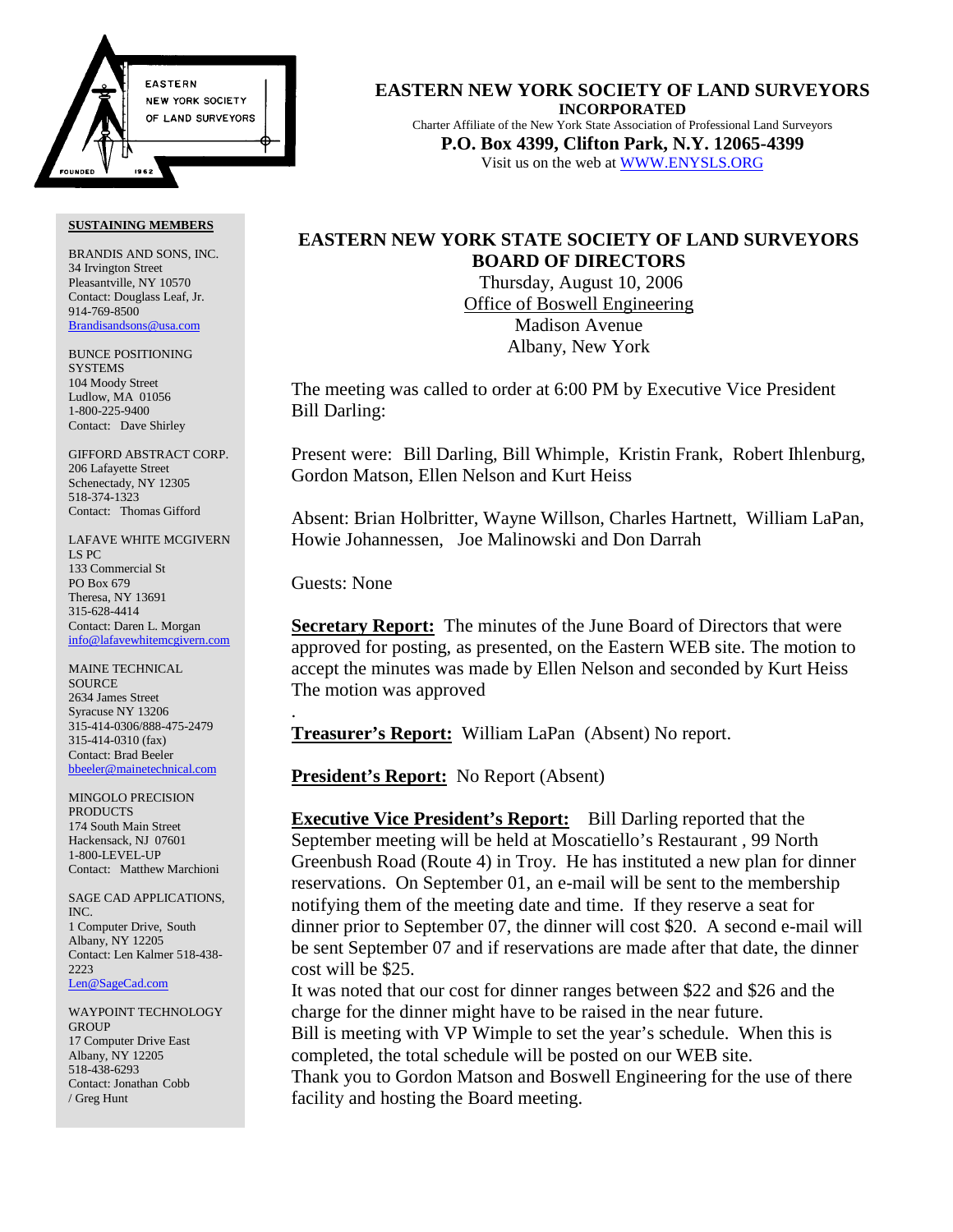#### **SUSTAINING MEMBERS**

BRANDIS AND SONS, INC. 34 Irvington Street Pleasantville, NY 10570 Contact: Douglass Leaf, Jr. 914-769-8500 Brandisandsons@usa.com

BUNCE POSITIONING **SYSTEMS** 104 Moody Street Ludlow, MA 01056 1-800-225-9400 Contact: Dave Shirley

GIFFORD ABSTRACT CORP. 206 Lafayette Street Schenectady, NY 12305 518-374-1323 Contact: Thomas Gifford

LAFAVE WHITE MCGIVERN LS PC 133 Commercial St PO Box 679 Theresa, NY 13691 315-628-4414 Contact: Daren L. Morgan info@lafavewhitemcgivern.com

MAINE TECHNICAL SOURCE 2634 James Street Syracuse NY 13206 315-414-0306/888-475-2479 315-414-0310 (fax) Contact: Brad Beeler bbeeler@mainetechnical.com

MINGOLO PRECISION PRODUCTS 174 South Main Street Hackensack, NJ 07601 1-800-LEVEL-UP Contact: Matthew Marchioni

SAGE CAD APPLICATIONS, INC. 1 Computer Drive, South Albany, NY 12205 Contact: Len Kalmer 518-438- 2223 Len@SageCad.com

WAYPOINT TECHNOLOGY **GROUP** 17 Computer Drive East Albany, NY 12205 518-438-6293 Contact: Jonathan Cobb / Greg Hunt

**Vice President's Report:** Bill Whimple has contacted the Safety Project Video production people he had reported about at last months meeting. (http://www.pobonline.com/CDA/Archives or [23505@msn.com](mailto:23505@msn.com) (NSPS Technical Certification Board) for more information). The production cost is very high and he suggested dropping our anticipated involvement with the production.

The years meeting places and speakers are nearly set. John Pelizza ([www.pelizza.com\)](http://www.pelizza.com/), a motivational speaker will do the presentation at the September general membership meeting.

### **COMMITTEE REPORTS:**

# STANDING COMMITTEES -----

Constitution & By-laws: Chuck Lent, Chair No Report.

Continuing Education: Chuck Lent, Chair / Jody Lounsbury No Report.

Ethics & Business Practice: Richard Bennett, Chair, Don Darrah, Howie Johannessen, Jim Vianna

Ellen discussed a report now under investigation where a non-licensed person was practicing surveying.

Finance: Bill Darling, Chair Bill will meet with Bill LaPan to have a budget ready fro the September meeting.

Legislative Committee: Ellen Nelson, Chair Howie Johannessen – Ellen passed out a lengthy listing of current legislation as reported through June 2006.

The alteration bill that had been passed by the Legislature was vetoed by the Governor (A8721A).

Visit the web site for links and reports a various bill affecting the Society. It was noted that NYSAPLS now has a link to OUR site for this legislative information. (We continue to be the trendsetter –THANKS Kurt!!) Membership: Gordon Matson, Chair –

It was reported that we have just over 160 paid members. Gordon will call a list of about 24 members who have not yet paid their dues.

# Program: Bill Whimple, Chair, Charlie Hartnett

The Board helped Bill set the year's schedule. The November meeting is planned for Delmar with a talk by DOT on their GPS network, January is planned to be held in Glens Falls with a talk on a State Line Survey by Charles Hartnett, March is planned for Crossgates with a talk about GIS and the May meeting is planned for Schenectady with a talk about the Verplank Museum. Bill will get plaques and Kurt will print out appreciation certificates to be handed out to future speakers.

# **EASTERN NEW YORK SOCIETY OF LAND SURVEYORS, INC.**

| President: Joseph G. Malinowski                                                                                                                                         | Joseph Malinowski      | 2007 | <b>Bill Darling</b>     | 2008 | <b>Don Darrah</b>                        | 2009 |  |  |  |
|-------------------------------------------------------------------------------------------------------------------------------------------------------------------------|------------------------|------|-------------------------|------|------------------------------------------|------|--|--|--|
| <b>Executive Vice-President: Bill Darling</b>                                                                                                                           | <b>Ellen Nelson</b>    | 2007 | <b>Charlie Hartnett</b> | 2008 | C. Howard Johannessen                    | 2009 |  |  |  |
| Vice-President: William Whimple                                                                                                                                         | <b>William Whimple</b> | 2007 | <b>Robert Ihlenburg</b> | 2008 | <b>Gordon Matson</b>                     | 2009 |  |  |  |
| Secretary: Robert J. Ihlenburg                                                                                                                                          | Kurt Heiss             | 2007 | <b>Wavne Willson</b>    | 2008 | Kristin Frank                            | 2009 |  |  |  |
| Treasurer: William S. LaPan                                                                                                                                             |                        |      |                         |      | <b>Past President - Brian Holbritter</b> |      |  |  |  |
| $\mathbf{D}^{*}$ , $\mathbf{M}^{*}$ $\mathbf{C}^{*}$ , and $\mathbf{C}^{*}$ , and $\mathbf{C}^{*}$ , and $\mathbf{C}^{*}$ , and $\mathbf{C}^{*}$ , and $\mathbf{C}^{*}$ |                        |      |                         |      |                                          |      |  |  |  |

**Director N.Y. State Assoc. of Professional Land Surveyors - Joseph Malinowski (518) 371-0799 Director N.Y. State Assoc. of Professional Land Surveyors - Bill Darling (518) 279-9726** President's Address - 1279 Van Antwerp Road, Schenectady, NY 12309 jmalinowski@mjels.com